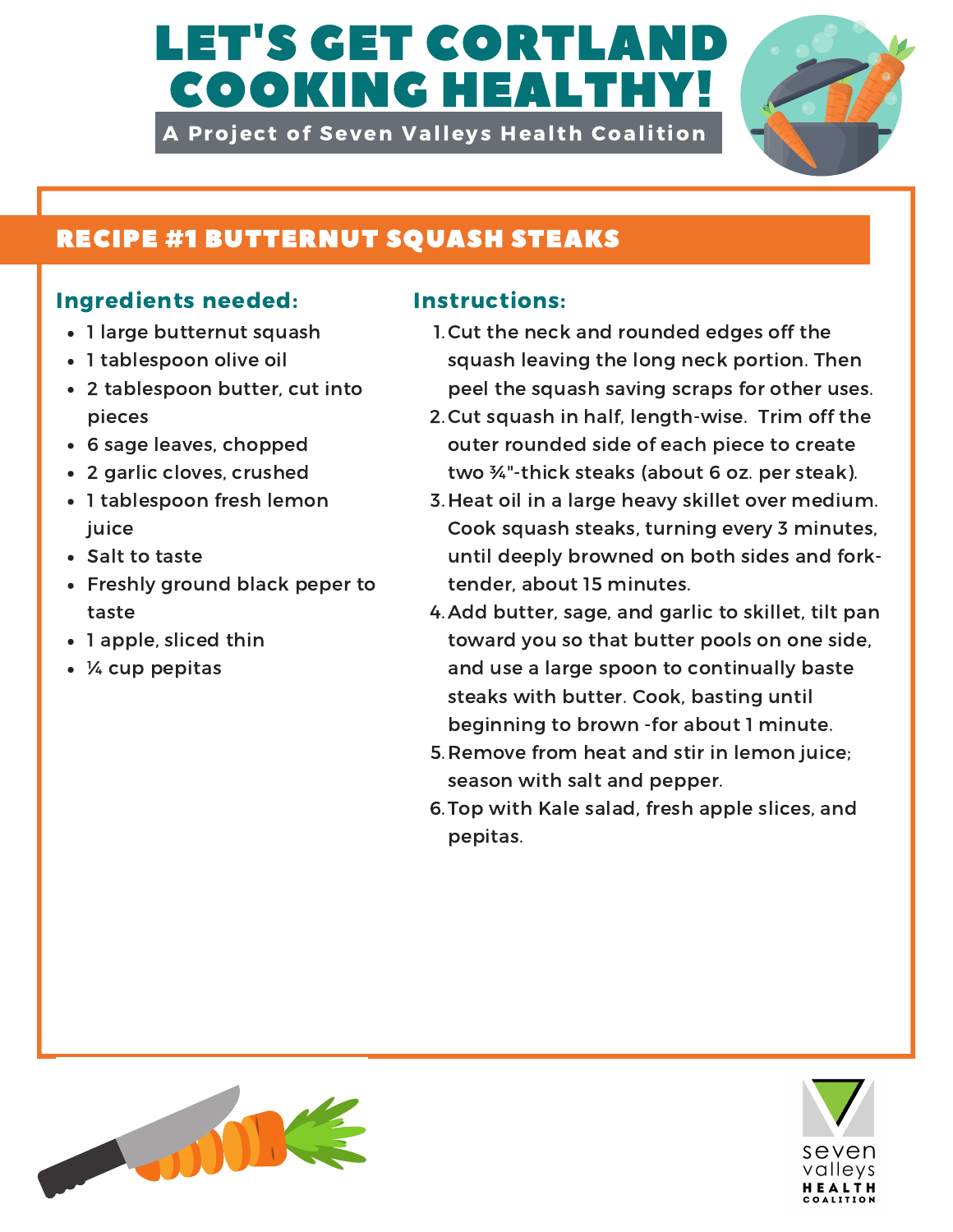# LET'S GET CORTLAI COOKING HEALTHY!

A Project of Seven Valleys Health Coalition



## RECIPE #3 QUICK PICKLED MINI BELL PEPPER GRILLED CHEESE

## Ingredients needed: Instructions:

- Baby sweet peppers
- ¼ cup Red Onion
- 2 garlic cloves
- ½ cup cilantro
- 1 and 1/2 cup white vinegar
- ½ cup water
- Whole peppercorns
- Mustard Seeds

- 1. Blanch baby sweet peppers. (boil water, add peppers for 2 minutes) remove rinse with cool water;
- 2. Chop onion, garlic, cilantro;
- 3. Lightly sauté red onion, peppercorns, mustard seed, and garlic cloves with olive oil;
- 4. Make the brine (boil the vinegar and water, add onion, mustard seed, peppercorns and garlic;
- 5. Immediately pour brine over peppers in mason jars and add cilantro;
- 6. Shake to distribute;
- 7. Cool to room temperature, seal and store in refrigerator (up to 30 days)

Let these pickle for 3-5 days and then take out some peppers, slice thin and use as a topping on sandwiches or grilled cheese!



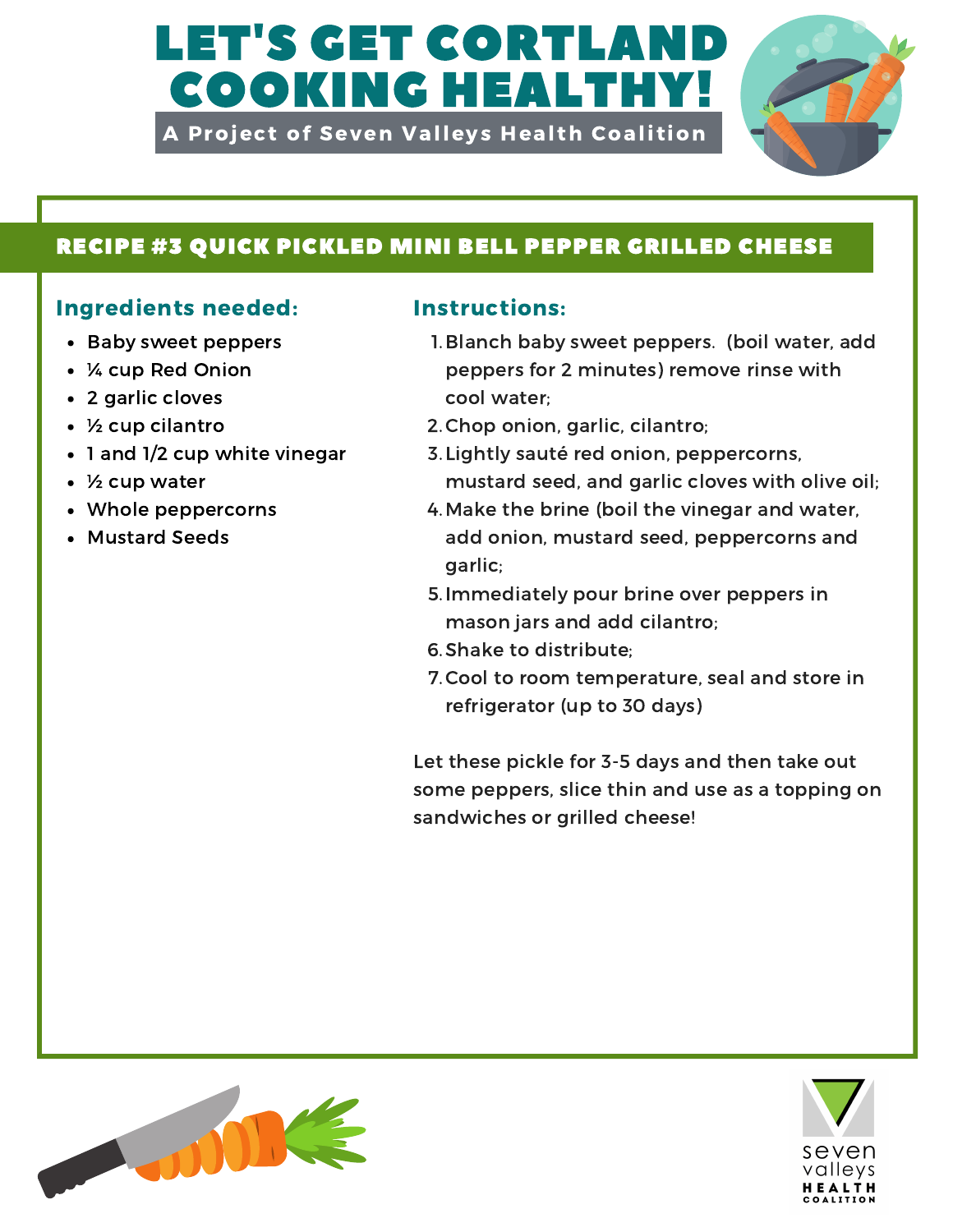# LET'S GET CORTLA COOKING HEALTHY!

A Project of Seven Valleys Health Coalition



# RECIPE #4 BEET PEPPERONI & SPINACH ROLL

### Ingredients needed: Instructions:

- 1-2 Tablespoon butter
- 1 medium onion, finely chopped
- 1 large handful of spinach, wilted
- 2 large beets, washed, peeled, and sliced into thin medallions (pepperoni size)
- 2 Tablespoon fennel seed
- 1 Tablespoon garlic powder
- 1 Tablespoon onion powder
- 3 medium eggs, divided
- Ground black pepper and salt to taste
- 1/8 cup flour (for rolling out pastry)
- 25 ounces puff pastry (or shortcrust pastry)

- 1. Preheat oven to 400 degrees.
- 2. Prep your beet pepperoni: slice beets and sauté with butter, fennel, garlic powder, onion powder and salt until the edges are crispy like pepperoni.
- Sauté your onion with butter until lightly brown. (5-6 3. min)
- 4. Place the spinach in the sauté pan with the onion, stir and wilt spinach for 1-2 minutes. A lid may help the wilting process. Sprinkle some water if your ingredients seem dry.
- 5. In a large mixing bowl, add the beet pepperoni, cooked onion, wilted spinach and 2 of the eggs. Season with a couple of pinches of black pepper and a good sprinkling of salt. Mix well until all the ingredients are thoroughly and evenly combined;
- 6. On a lightly floured surface, roll out the pastry into two 8- by 10-inch rectangles. Cut each rectangle into 2 long strips (4 total).
- 7. Place the cold pastry onto two lightly greased baking pans. In the center of each pastry, add a layer of beet pepperoni, spinach, and onion mixture the length of the pastry strip. Beat the remaining egg in a small bowl and lightly brush the edges of the pastry.
- 8. Fold the pastry over the filling to form long rolls. Flip the roll over so the seam is underneath. Lightly brush the top surface with egg.
- 9. Cut the rolls into 1 1/2-inch lengths. Or vary the length to the style of roll you want.

Bake for 20 minutes or until golden brown.